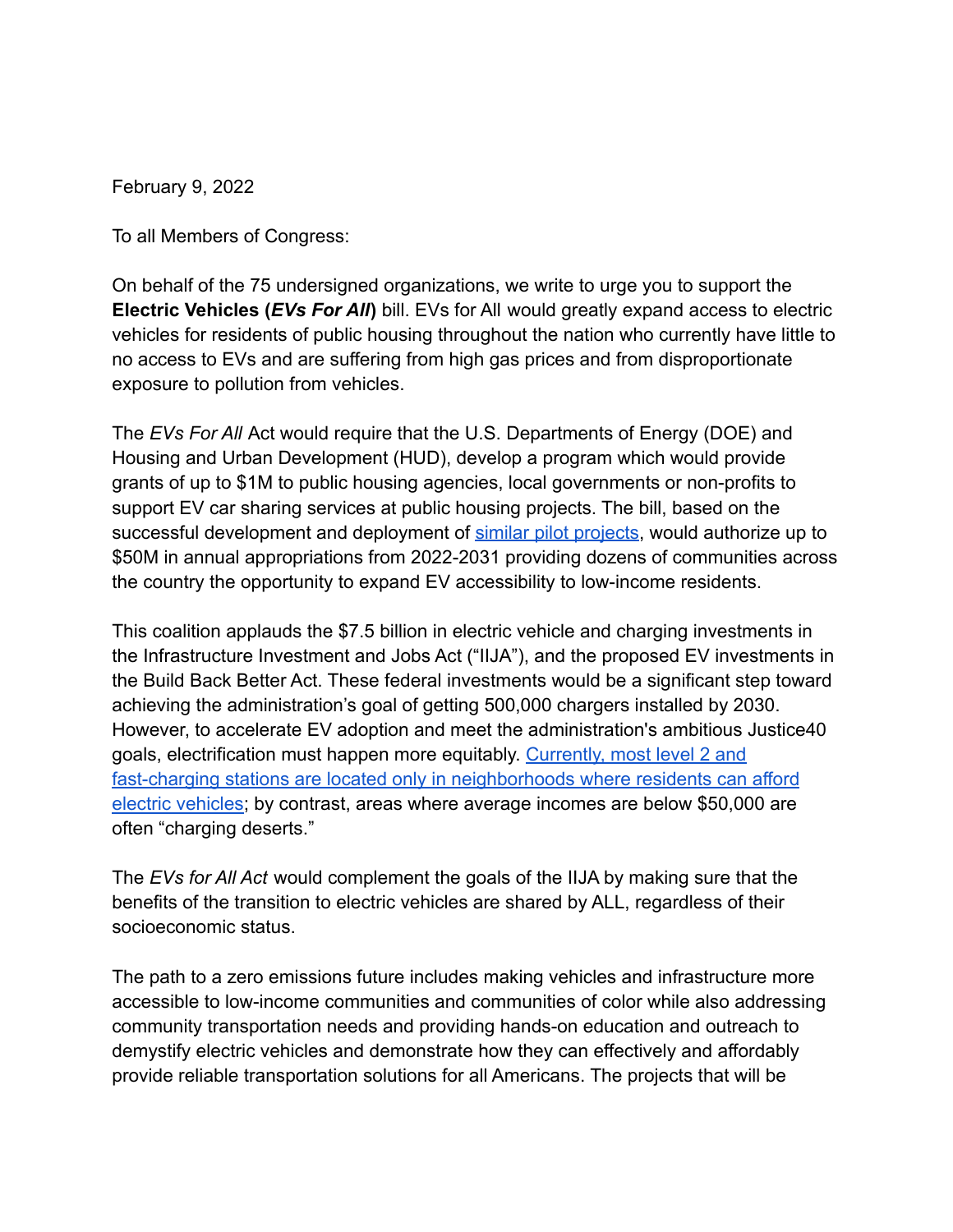deployed with support from this program, will provide learnings that will be shared and used to inform new projects and policy recommendations.

We urge you to support this important bill. If you have any questions, please contact Matt Dernoga at [matt.dernoga@mail.house.gov](mailto:matt.dernoga@mail.house.gov)

Sincerely,

Matt Petersen President & CEO Los Angeles Cleantech Incubator

Andrea Marpillero-Colomina Clean Transportation Advocate GreenLatinos

Katherine Garcia Clean Transportation for All Campaign Director Sierra Club

Elizabeth Gore Senior Vice President, Political Affairs Environmental Defense Fund

Leslie Aguayo Climate Equity Program Manager The Greenlining Institute

Ceres

Mac McKinney Senior Advisor, Federal Government Affairs Edison International

Isaac Vanderburg CEO Launch Alaska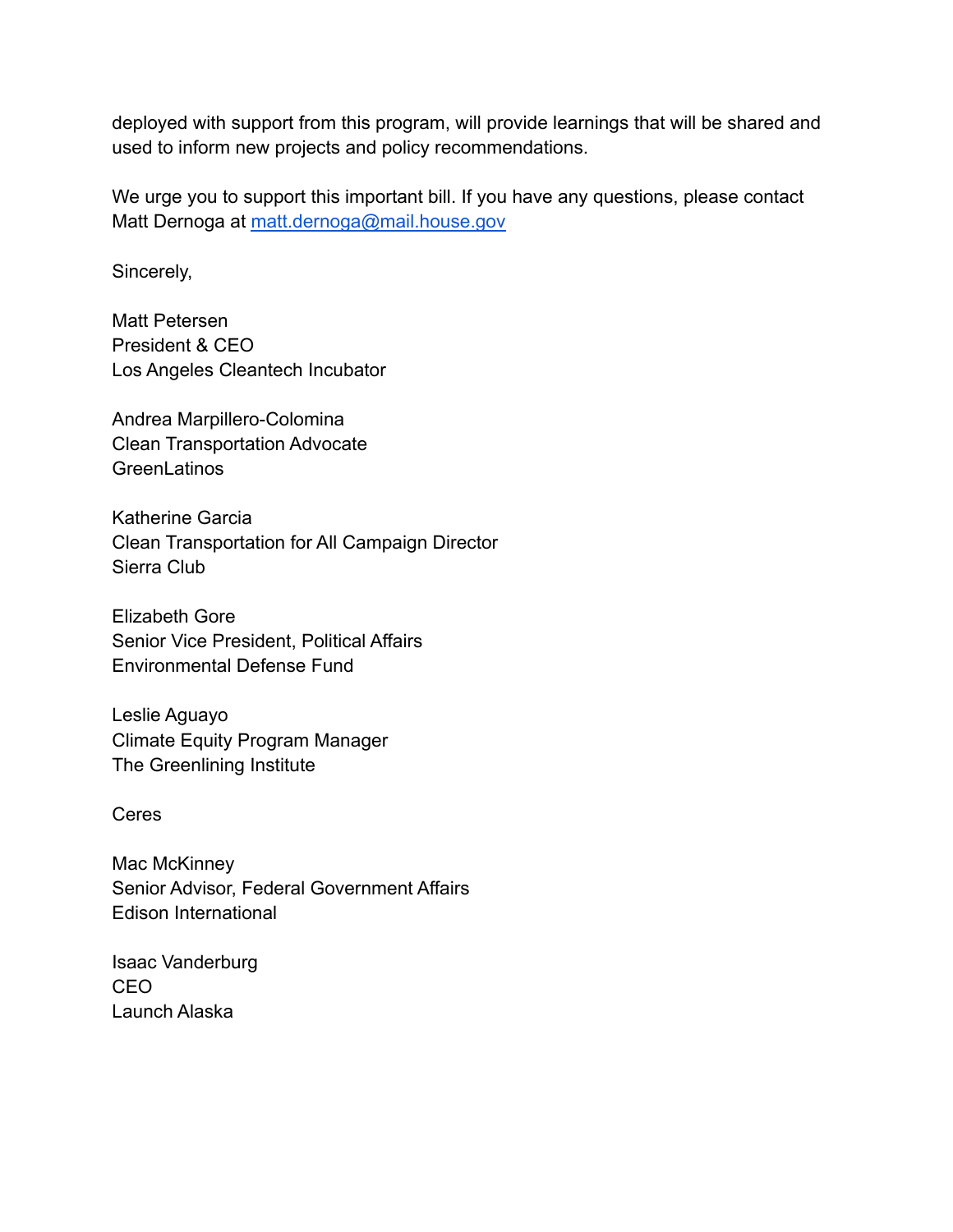Peter O'Connor Policy Director Plug In America

Chuck Feinberg Executive Director New Jersey Clean Cities Coalition

Alberto Ayala Executive Director and Air Pollution Control Officer Sacramento Metropolitan Air Quality Management District

Wayne Nastri Executive Officer South Coast Air Quality Management District

Mary Leslie President Los Angeles Business Council

Heidi Sickler Director of Policy AMPLY Power

Jonathan Parfrey Executive Director Climate Resolve

Raj Dhillon Senior Manager, Advocacy & Public Policy Breathe Southern California

Marc Carrel President & CEO The Emphysema Foundation of America

Paul Koretz City Council Member City of Los Angeles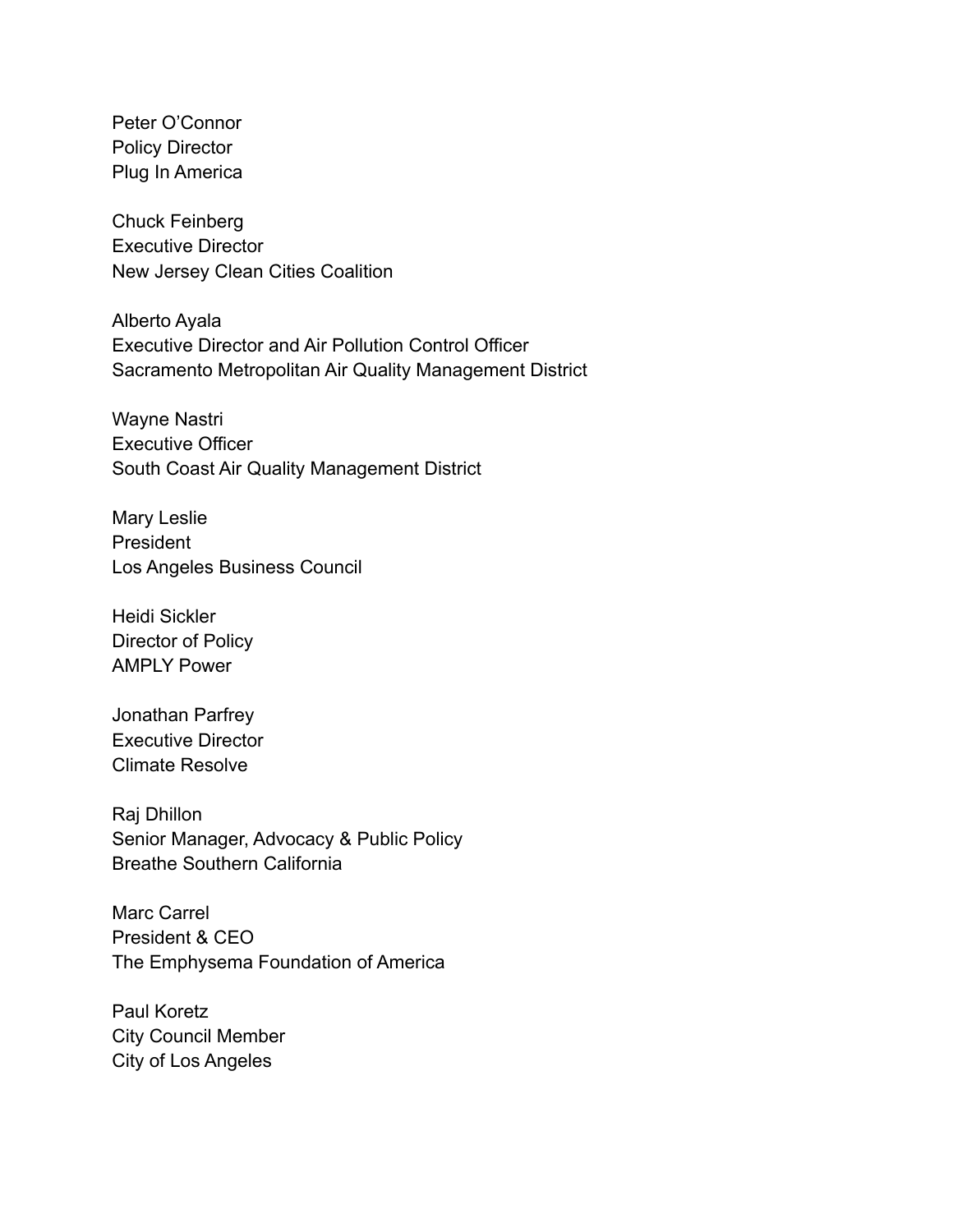Jason Anderson President & CEO Cleantech San Diego

Travis Madsen Transportation Program Director Southwest Energy Efficiency Project

Sven Thesen **Founder** Project Green Home

Katherine Stainken Sr. Director, EV Policy Electrification Coalition

Patrick Guild Chief Operating Officer Breathe California Sacramento Region

Kate Meis Wright Executive Director Local Government Commission

Ellie Cohen CEO The Climate Center

Aric Ohana CEO Envoy Technologies

Charles Griffith Climate and Energy Program Director Ecology Center (Michigan)

Tom Knox Executive Director Valley CAN (Clean Air Now)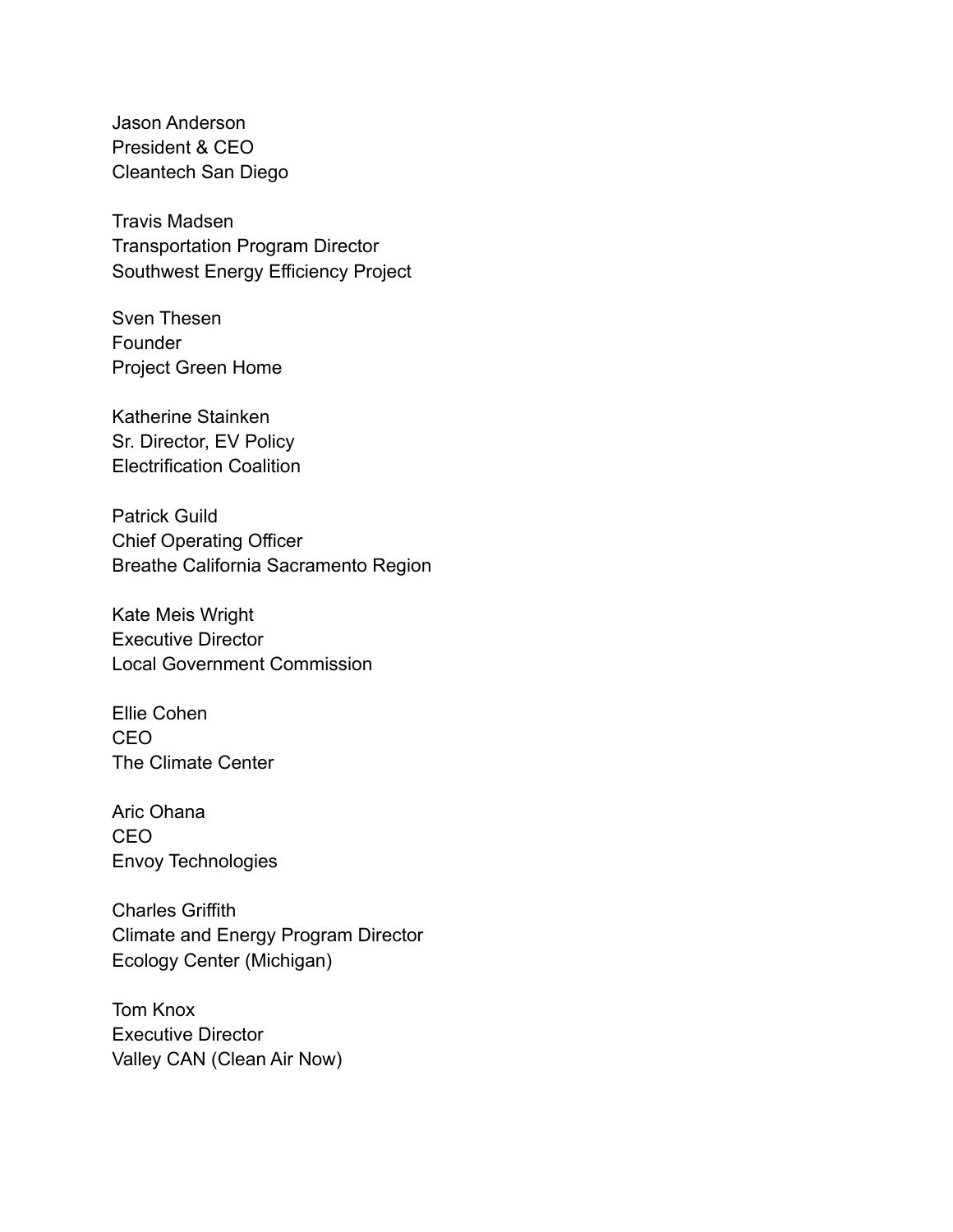Tom McCalmont CEO Paired Power, Inc.

Zora Chung Co-Founder, CFO ReJoule, Inc.

Pat Sapinsley Managing Director Cleantech Initiatives NYU Urban Future Lab

Kathryn Alcantar Interim Policy Director Center for Environmental Health (Oakland)

Doug Davenport Executive Director & Founder Prospect Silicon Valley

Antoine M. Thompson Executive Director Greater Washington Region Clean Cities Coalition (GWRCCC)

Jacqueline Badejo President & CEO Watts Clean Air & Energy Committee

Veronica Padilla-Campos Executive Director Pacoima Beautiful

Evan Schmidt CEO Valley Vision

Sandra Purohit, MPM, JD Director of Federal Advocacy Environmental Entrepreneurs (E2)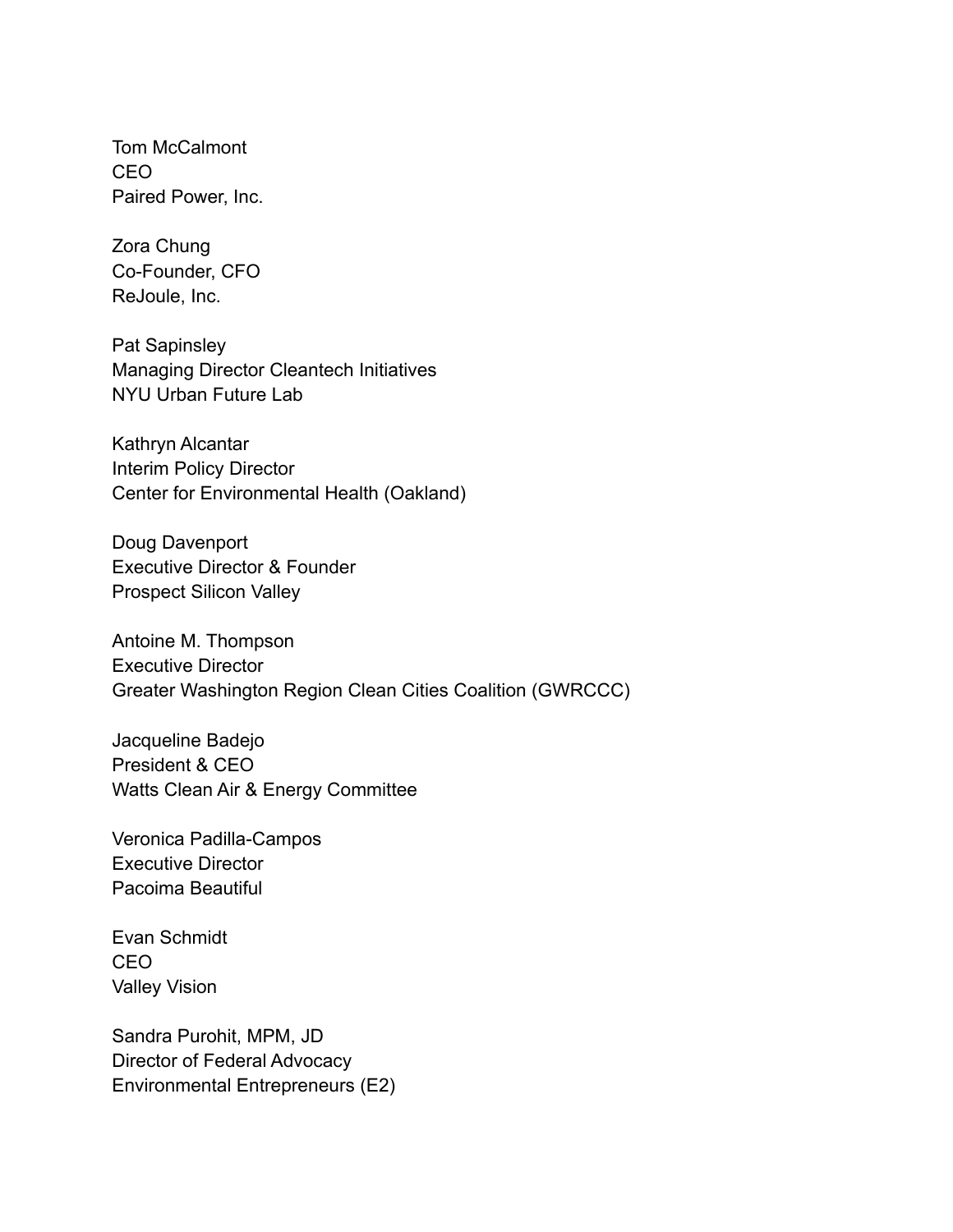Kathy Schaeffer Legislative Coordinator San Fernando Valley Climate Reality

Tom Ashley Vice President, Policy and Market Development **Greenlots** 

Lillian Mirviss Director, Government Affairs Center for Sustainable Energy

Kyli Wagner **Director** Defend Our Future

Andy Hattala and Tara Barauskas Co-Chairs The Climate Reality Project: Los Angeles Chapter

Lauren Weston Executive Director Acterra: Action for a Healthy Planet

Drew Shula Founder & CEO Verdical Group

Chancellor Francisco C. Rodriguez Los Angeles Community College District

Jeanette Shaw Senior Director, Policy Forth

Dorothy Barnett Executive Director Climate + Energy Project (Kansas)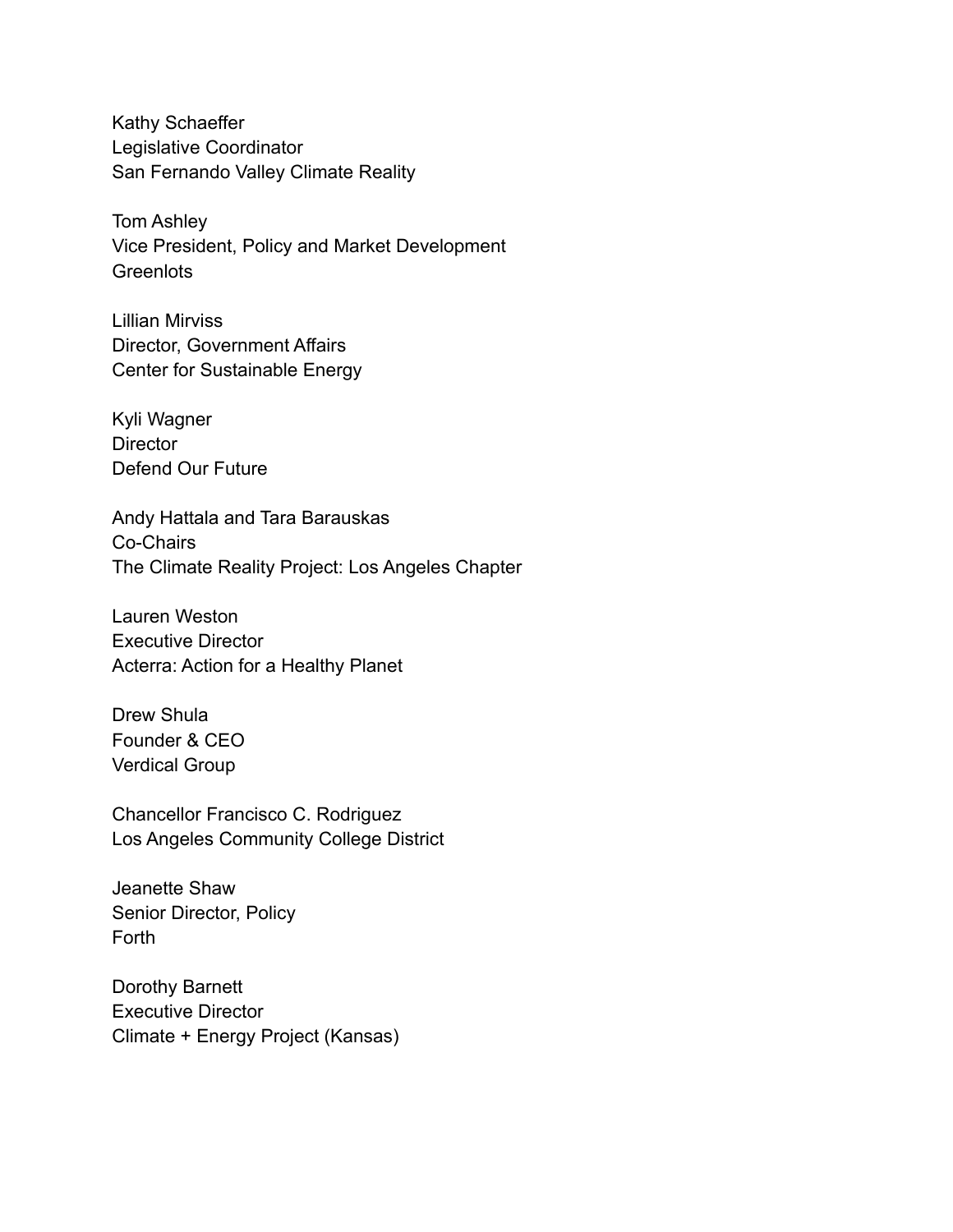Brian Urbaszewski Dir. Environmental Health Programs Respiratory Health Association (Chicago)

Jordan Ramer CEO & Founder EV Connect

Erik Birkerts CEO Evergreen Climate Innovations

Zahirah Mann President & CEO South Los Angeles Transit Empowerment Zone (SLATE-Z)

Bahram Fazeli Director of Research & Policy Communities for a Better Environment

Anjali Bains Lead Director, Energy Access and Equity Fresh Energy

Odette Mucha Federal Liaison Vote Solar

Kim Knowles Policy Specialist Prairie Rivers Network

Michael Marx **Director** Corporate Ethics International

Stuart Gardner Program Director Generation180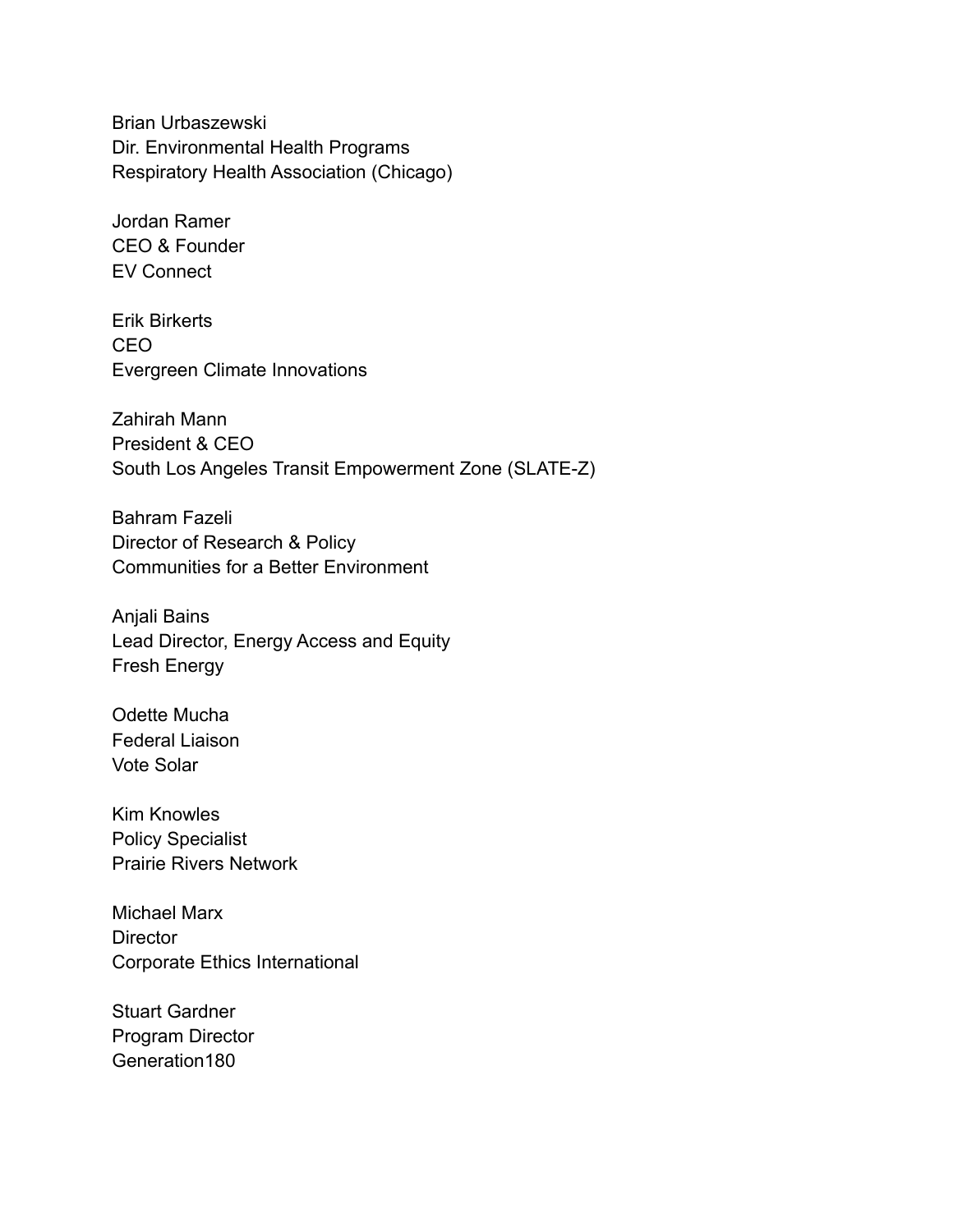Jesse Marquez Executive Director Coalition for a Safe Environment

Tariq Zahran National Policy Manager **EVHybridNoire** 

Pamela Tate Climate Reality Leader and Chair Campaigns Committee Climate Reality Project: Chicago Metro Chapter

David Kenney President & Executive Director Vertuel ab

Patrick King Electric Transportation Equity Manager Southern Alliance for Clean Energy

Danny Hom Strategy Officer Grid Alternatives Greater Los Angeles

Jane McCurry Executive Director Clean Fuels Michigan

Ellen Partridge Policy and Strategy Director Shared-Use Mobility Center

Paul D. Hernandez Principal Regulatory Analyst, Transportation Electrification East Bay Community Energy

Christine Vidovich Congressional Liaison Citizens Climate Lobby - Long Beach/South Bay